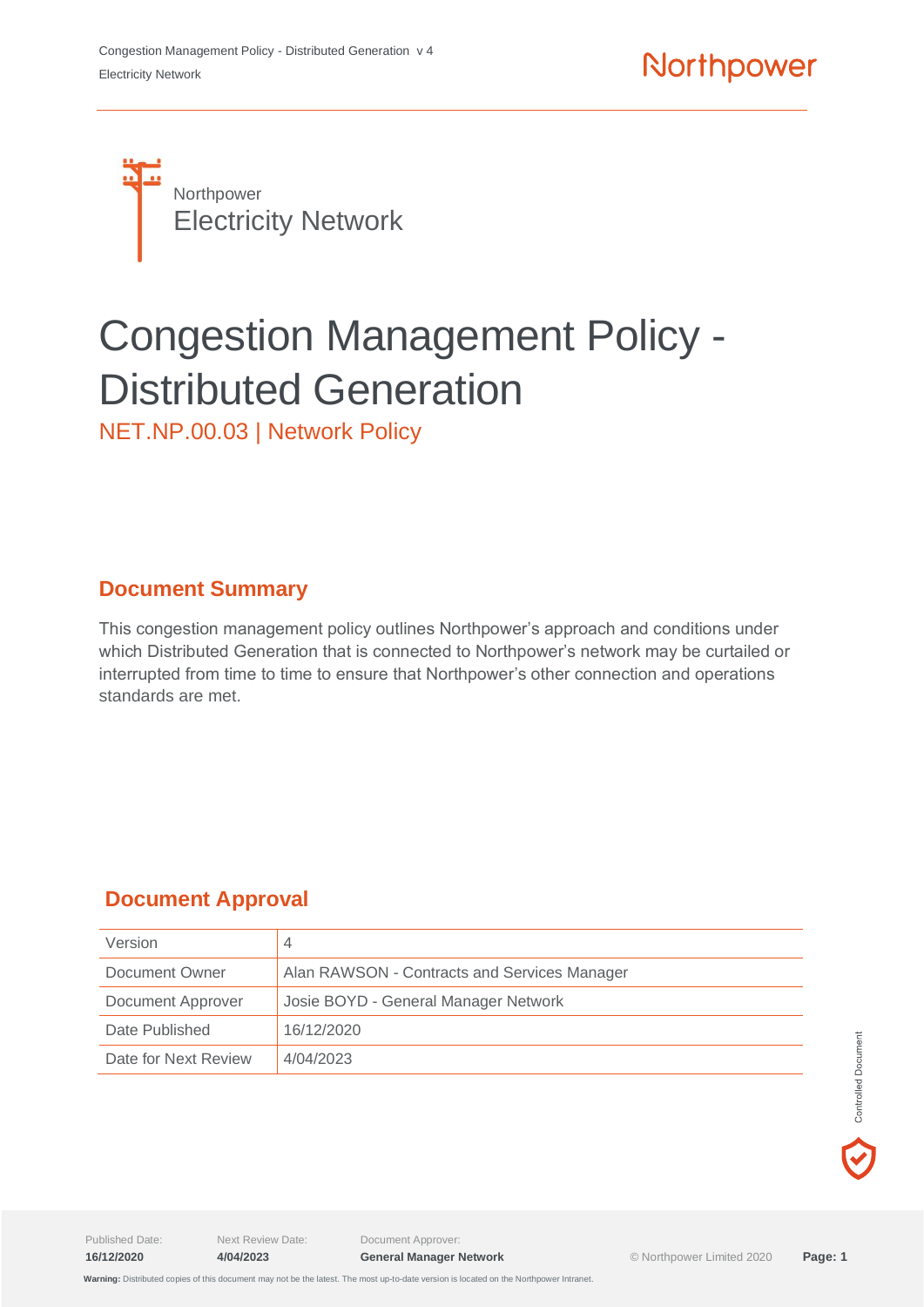## Table of contents

| 1.0 | <b>Introduction</b>                                   | $\mathbf{3}$ |  |
|-----|-------------------------------------------------------|--------------|--|
| 1.1 | Purpose                                               | 3            |  |
| 1.2 | Scope                                                 | 3            |  |
| 1.3 | Application                                           | 3            |  |
| 2.0 | <b>References</b>                                     | 4            |  |
| 3.0 | <b>Definitions</b>                                    |              |  |
| 4.0 | <b>Responsibilities</b>                               |              |  |
| 5.0 | <b>Overview</b>                                       |              |  |
| 6.0 | <b>Congestion Management Policy</b>                   |              |  |
| 7.0 | <b>Congestion Management Areas</b>                    |              |  |
| 8.0 | <b>Applications to Connect Distributed Generation</b> |              |  |
| 9.0 | <b>Document Review History</b>                        |              |  |

Controlled Document

 $\blacktriangledown$ 

Published Date: Next Review Date: Document Approver: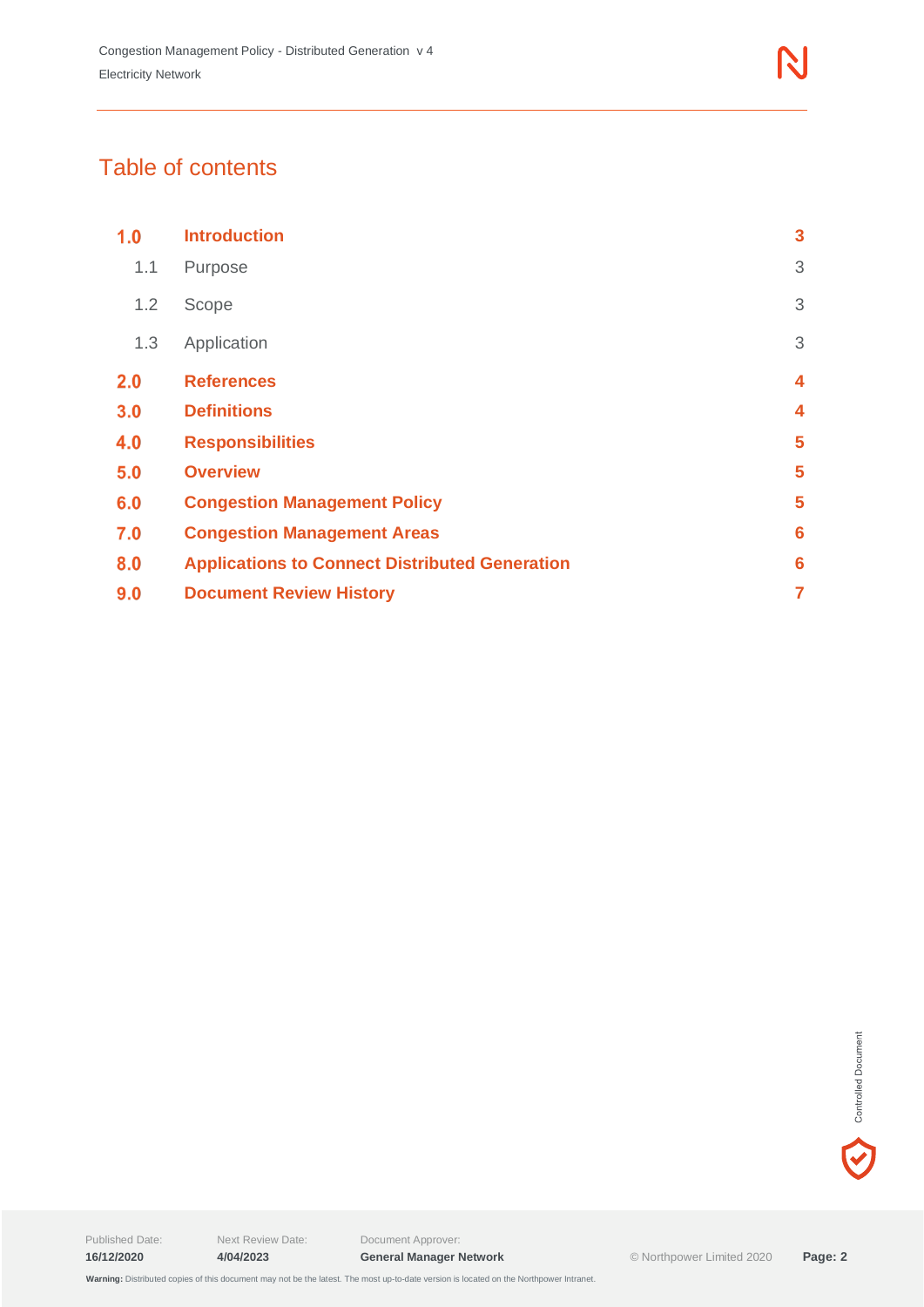#### <span id="page-2-1"></span><span id="page-2-0"></span>1.1 Purpose

This congestion management policy outlines Northpower's approach and conditions under which Distributed Generation that is connected to Northpower's network may be curtailed or interrupted from time to time to ensure that Northpower's other connection and operations standards are met.

#### <span id="page-2-2"></span>1.2 Scope

This policy applies to all forms of electricity connections to the network that are capable of exporting (injecting) electricity into the network – this includes distributed generation and other types of technology – for example Electric Vehicles (EV) and battery storage systems – where they are capable of exporting energy into the network.

#### <span id="page-2-3"></span>1.3 Application

This policy applies to all related Network standards and procedures, and shall be implemented across the business.

Published Date: Next Review Date: Document Approver: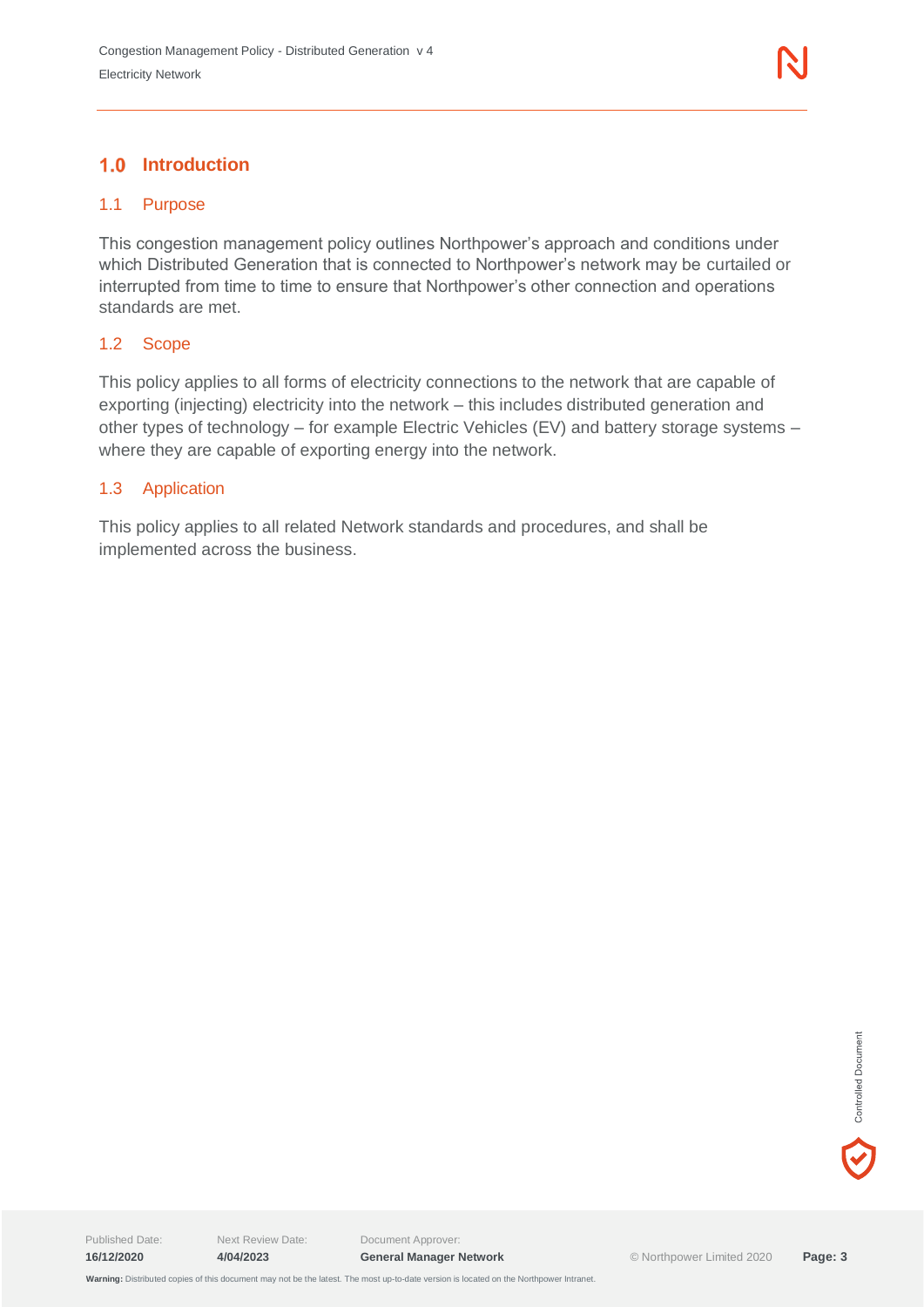<span id="page-3-0"></span>

| Internal Reference                                          | <b>Details</b>                                                                                                    |
|-------------------------------------------------------------|-------------------------------------------------------------------------------------------------------------------|
| Northpower's DG<br><b>Connection Application</b><br>process | As detailed in procedure CST.S.00.02 New LV Service Connections.                                                  |
| Northpower's Technical<br>Requirements                      | As detailed in standard APL.S.01.06 Technical Requirements - Connection<br>of Small Scale Distributed Generation. |
| Northpower's Website                                        | www.northpower.com                                                                                                |

| <b>External Reference</b>                       | <b>Details</b>                                                                                                                                                                                                                                                                       |
|-------------------------------------------------|--------------------------------------------------------------------------------------------------------------------------------------------------------------------------------------------------------------------------------------------------------------------------------------|
| <b>EIPC</b>                                     | The Electricity Industry Participation Code 2010. The connection of<br>distributed generation is detailed in the Code Part 6, Connection of<br><b>Distributed Generation:</b><br>http://www.ea.govt.nz/code-and-compliance/the-code/part-6-<br>connection-of-distributed-generation/ |
| <b>Electricity Safety</b><br><b>Regulations</b> | Electricity (Safety) Regulations 2010                                                                                                                                                                                                                                                |

#### <span id="page-3-1"></span>**Definitions**

| Terminology                             | <b>Definition</b>                                                                                                                                                                    |  |
|-----------------------------------------|--------------------------------------------------------------------------------------------------------------------------------------------------------------------------------------|--|
|                                         | Means equipment used, or proposed to be used, for generating electricity<br>that is:                                                                                                 |  |
| <b>Distributed Generation</b><br>("DG") | connected, or proposed to be connected, to the Network or to a consumer installation which is connected to the Network; and<br>is capable of injecting electricity into the Network. |  |
|                                         | This includes Electric Vehicles (EV) or battery storage systems capable of<br>exporting (injecting) electricity into the network.                                                    |  |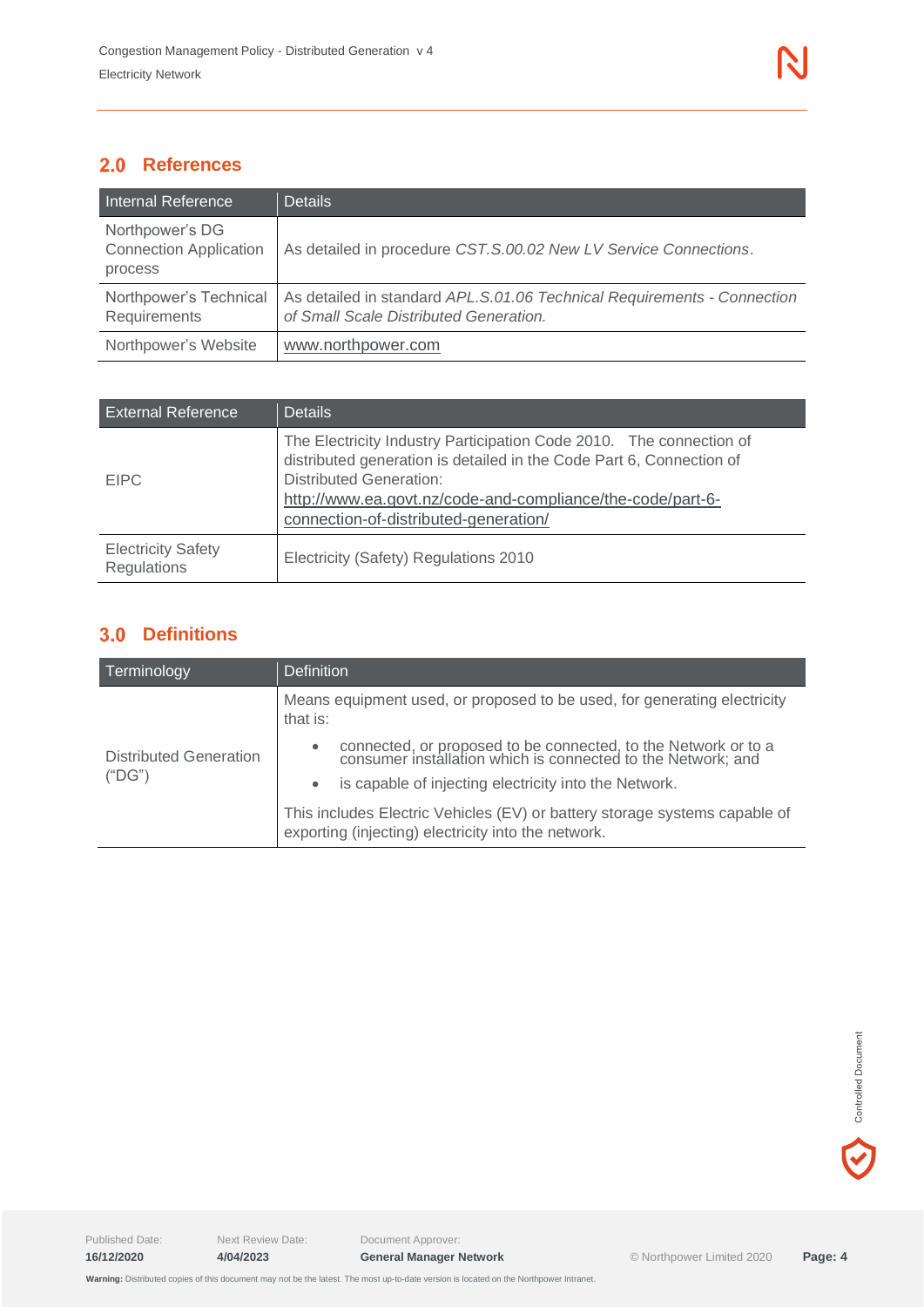#### <span id="page-4-0"></span>**Responsibilities**

| Role                                            | <b>Responsibility</b>                                                                                                                                                                        |  |
|-------------------------------------------------|----------------------------------------------------------------------------------------------------------------------------------------------------------------------------------------------|--|
| <b>GM Network</b>                               | Approving this Policy. Ensuring this Network Policy is<br>implemented and followed.                                                                                                          |  |
| Asset Investment and<br><b>Strategy Manager</b> | Preparing and maintaining this document (as Document<br>Owner) to ensure that it meets all relevant regulatory and<br>operational requirements and provides clear policy to the<br>business. |  |
| Network Management Team                         | Ensuring their respective network functions (teams)<br>implement and follow this Network Policy.                                                                                             |  |
|                                                 |                                                                                                                                                                                              |  |

#### <span id="page-4-1"></span>**Overview**

Network congestion can occur where an over-supply of electricity injected into the network by Distributed Generation causes a network asset (e.g. overhead line or transformer) to operate beyond its rated maximum capacity or causes an unacceptably high voltage level at the point of connection to the network. Where this occurs, this can cause power quality issues and adversely impact other customers.

Operationally, Northpower strives to ensure that the network is safe for both those working on it, and for those with equipment connected to it. We work to help ensure exposure to damage and costly remedial works are avoided where possible.

The *Electricity Industry Participation Code 2010* (the "Code") governs the connection of Distributed Generation to ensure that the operation of New Zealand's electricity grid remains stable and reliable.

Northpower accepts the connection of Distributed Generation to the network, providing all safety, technical and regulatory requirements are met without affecting other customers.

#### <span id="page-4-2"></span> $6.0$ **Congestion Management Policy**

The following specifies the circumstances under which Northpower may require the electrical output (i.e. energy injected into our network) to be curtailed or disconnected from the network, to manage the impact of network congestion:

- Electrical output may cause the network to exceed voltage limits set by the *Electricity (Safety) Regulations Clause 28(1)(b).*
- Operation of customer connected installations may present a danger to personnel working on the network. This could be due to the operation of the installation being contrary to industry-wide safe-working practices, or when work is carried out on live LV conductors.
- Connection of the customer installation may exceed the fault or current rating of network equipment.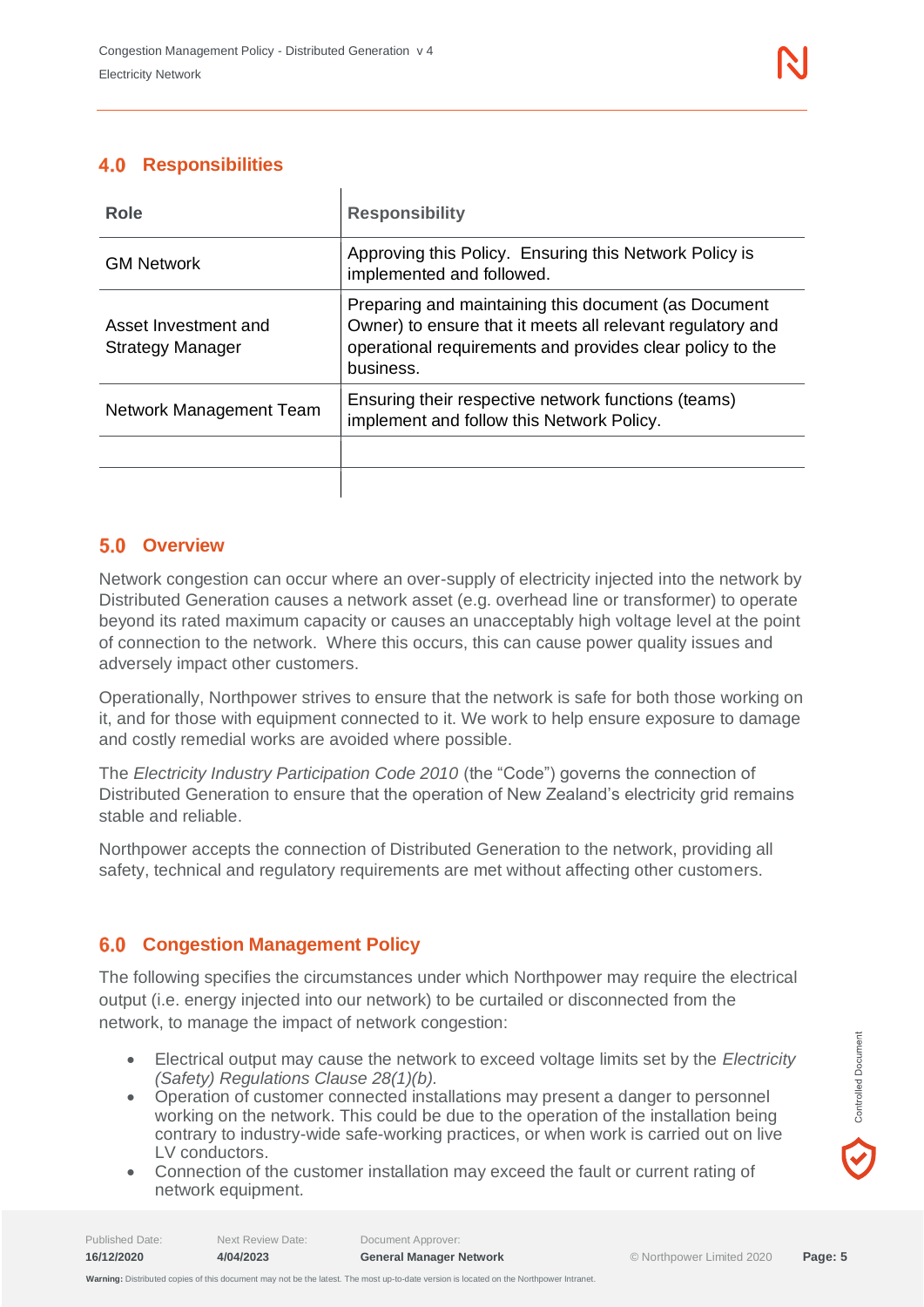- Operation of the customer installation may disrupt supply to other customers. The use of DG may, for example, result in power quality issues under certain operational conditions e.g. excessive voltage fluctuations or harmonics.
- In the case of a prevalence or saturation of DG installations on any part of Northpower's Network leading to operational issues including (but not restricted to) excessive voltage or the compromising of protection equipment or settings.

#### **OR:**

- If the Customer modifies its Distributed Generation, without obtaining prior authorisation from Northpower, in such a way that the modification (e.g. changes to generation capacity or export capacity) has a material effect on the injection of electricity from the Distributed Generation into the Network; or
- As a consequence of obligations that may be imposed on Northpower which, in Northpower's opinion, could affect the operation of the Distributed Generation for example, obligations imposed by Transpower New Zealand Limited both as owner of the National Grid and as the System Operator, obligations to an electricity retailer, or obligations arising in respect of other distribution network, or imposed by law including the *Electricity Industry Participation Code 2010.*

No compensation will be paid by Northpower should Distributed Generation be curtailed or disconnected under these conditions.

#### <span id="page-5-0"></span>**Congestion Management Areas**

Areas which are currently known to be subject to, or are expected to be subject to in the next 12 months, export congestion management are identified on Northpower's website.

#### <span id="page-5-1"></span>**Applications to Connect Distributed Generation**

Northpower will review all DG applications for both new connections and amendments to existing connections (e.g. changes to generation capacity, export capacity, or fuel type), and identify situations where the connection of DG may compromise the safety and operational performance of the network.

If, in Northpower's assessment, the connection of the proposed DG will result in network congestion, it will offer guidance to the applicant to help enable them to meet our requirements. If the proposed DG installation is still unable to meet Northpower's requirements to avoid congestion, the application to connect to the network will be declined (with an explanation). Where the application is declined, the applicant may wish to resubmit a revised application addressing the issues in the original application.

Full application process and technical requirements for small scale DG are provided in Northpower's standards:

- *CST.S.00.02 New LV Service Connections*, and
- *APL.S.01.06 Technical Requirements - Connection of Small Scale Distributed Generation*.

 **Warning:** Distributed copies of this document may not be the latest. The most up-to-date version is located on the Northpower Intranet.